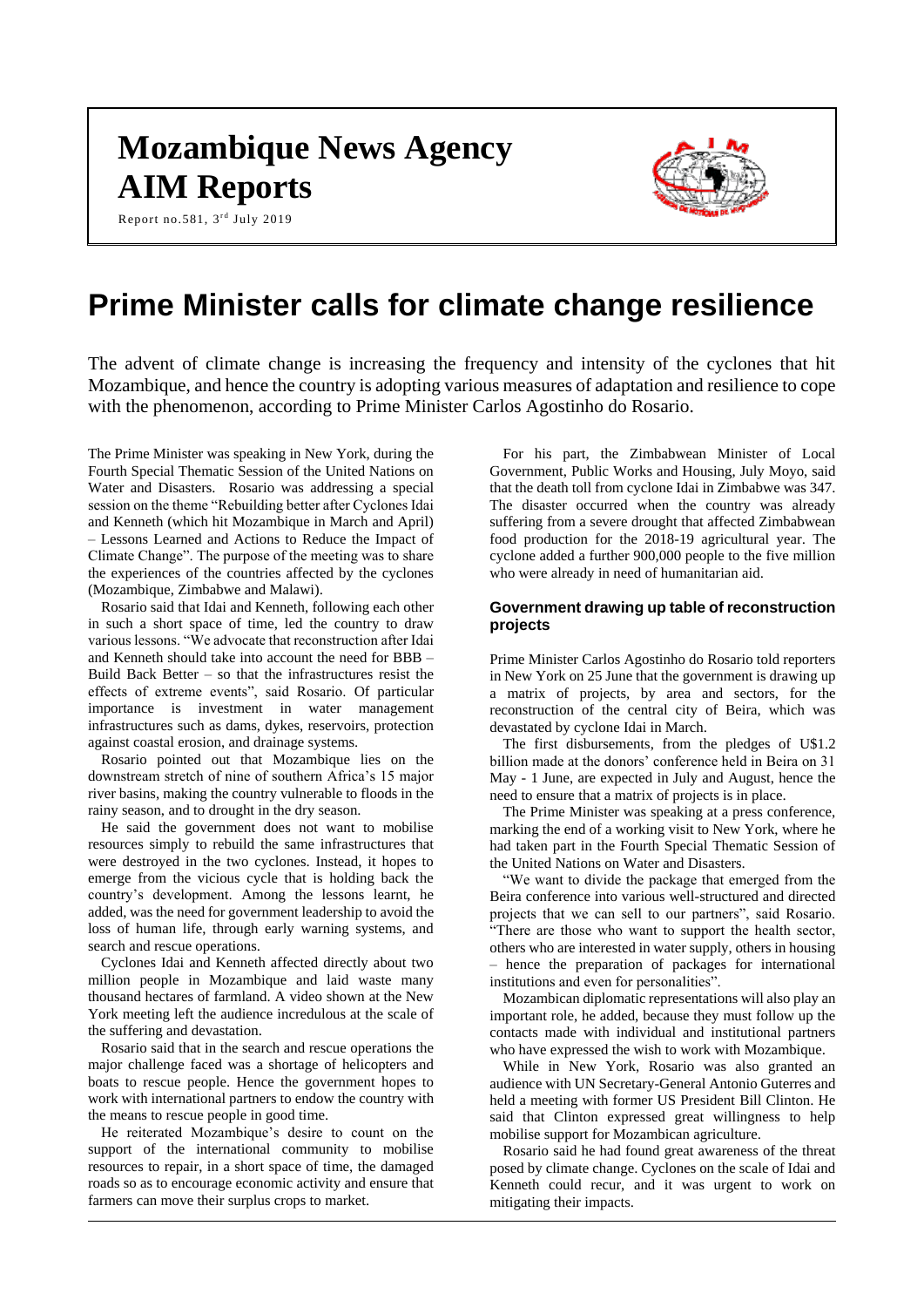## **Increased yields from GM maize**

Maize production could increase by up to 50 per cent with the use of genetically modified seeds, according to a study held by the Agricultural Research Institute (IIAM).

Maize is one of the most important crops in Mozambique, but farmers growing maize have been faced with drought in the southern provinces, and insect pests throughout the country. The use of genetically modified seeds, however, can lead to greater tolerance to dry conditions, and resistance to pests, according to Pedro Fato, the IIAM's lead researcher on the study.

Announcing the results of the study in Maputo on 1 July, Fato said that the tests, held over two years in closed environments in the southern province of Gaza, showed that, in conditions of drought, the genetically modified seeds could raise maize yields dramatically.

"The study showed great potential for producing drought tolerant maize, which is also resistant to the pests which compromise agricultural production", he said. The purpose of the study "was to test genetically modified maize and try to mitigate the problems of climate change and of pests that the country and the region are facing".

The maize grown from the modified seeds would be twice as productive under dry conditions than normal maize. As for protection from insect pests, the genetically modified maize proved to produce 10 to 12 per cent more than unmodified maize exposed to the same pests.

This phase was only the first part of the research, said Fato, and had been done under conditions of quarantine. The second phase will take place in open conditions, where the genetically modified plants are in normal contact with the environment, marking the start of the use of genetically modified seeds in Mozambican maize production. He insisted that this will be safe since genetically modified seeds do not present any risk to human or animal life, or to the environment. He said there is no scientific evidence that genetically modified organisms (GMOs) pose any threat. "In terms of bio-safety, any study involving GMOs is accompanied with a strong study of security measures, and from the work we have done so far, we have not discovered any risk for human beings", added Fato.

As for producing the modified seeds in Mozambique, Fato explained that the studies show that the techniques can be developed on a national scale, and in principle any farmer can use them. "When the seed becomes available, any producer can have access to it, and produce genetically modified maize in any corner of the country", he said.

## **Mozambican and Tanzanian police step up cooperation**

The Mozambican and Tanzanian police forces will undertake joint operations along the border between the two countries in the northern province of Cabo Delgado, according to a report in the newssheet "Carta de Mocambique".

The decision was taken at an emergency meeting on 30 June between the General Commander of the Mozambican police, Bernadino Rafael, and his Tanzanian counterpart, Simon Sirro, in the Tanzanian region of Mtwara.

The meeting followed an attack on 26 June against Ntola village, in the Quionga administrative post, in Palma

district. Quionga lies about halfway between Palma town and the Rovuma River which marks the boundary between Mozambique and Tanzania.

For the first time in any reported attack since the Cabo Delgado insurgency, apparently inspired by Islamic fundamentalism, began in October 2017, the majority of the victims were Tanzanian. Of the 11 people killed, nine were Tanzanian and two were Mozambican. Six Tanzanians and two Mozambicans were injured.

According to Rafael, cited by "Carta de Mocambique", the police pursued the attacking group and captured several of its members.

#### **Cotton production hit by low prices**

The oscillation of cotton prices on the world market, plus the impact of natural disasters, explains the reduction in Mozambican cotton production in the 2018-2019 agricultural year, according to Agriculture Minister Higino de Marrule, cited in the Maputo daily newspaper "Noticias" on 2 July.

Speaking at the launch of this year's cotton marketing campaign, Marrule said the amount of raw cotton available to be sold during the campaign is around 60,000 tonnes, which is a reduction of 8.7 per cent on the previous year. He urged the cotton purchasing companies to buy the raw cotton in the hands of the producers in July and August, so as to put it on the international market by September, warning that the world price is likely to fall after this.

For this marketing campaign, Marrule said, 168 brigades had been set up throughout the country to cover 2,351 markets. 1.2 million sacks are available to bag the cotton, and 136 trucks will carry the cotton from the markets to the ginning mills. Among the actions underway to stimulate cotton production, the Minister added, are the re-opening of a ginning mill in the southern city of Xai-Xai, the inauguration of a fertiliser factory in Beira, and the installation of a cotton seed oil processing plant in Montepuez, in the northern province of Cabo Delgado, which can produce 5,000 litres of oil a day.

#### **Renamo fighters demand removal of Momade**

Gunmen from the opposition party Renamo in the southern province of Inhambane have demanded the immediate removal of Ossufo Momade as leader of Renamo.

Their spokesperson, Joao Machava, cited by Radio Mozambique, warned that they will not agree to demobilisation and disarmament until Momade has resigned. "He's a tribalist, he's a regionalist, he's arrogant and he's ignorant", accused Machava. He claimed that Momade had removed from senior positions those who did not support him in the election of President of Renamo at the party's congress in January.

Machava claimed there are 280 armed men under his command in Funhalouro district. Commentators state this number is unlikely since there was little sign of any Renamo activity in Inhambane during the last flare-up of the Renamo insurgency in 2015-16.

Machava's threats follow those made by Renamo dissidents in the central province of Sofala in June. Then, Maj-Gen Mariano Nhongo threatened that, unless Momade resigned by mid-July, the dissidents would kill him.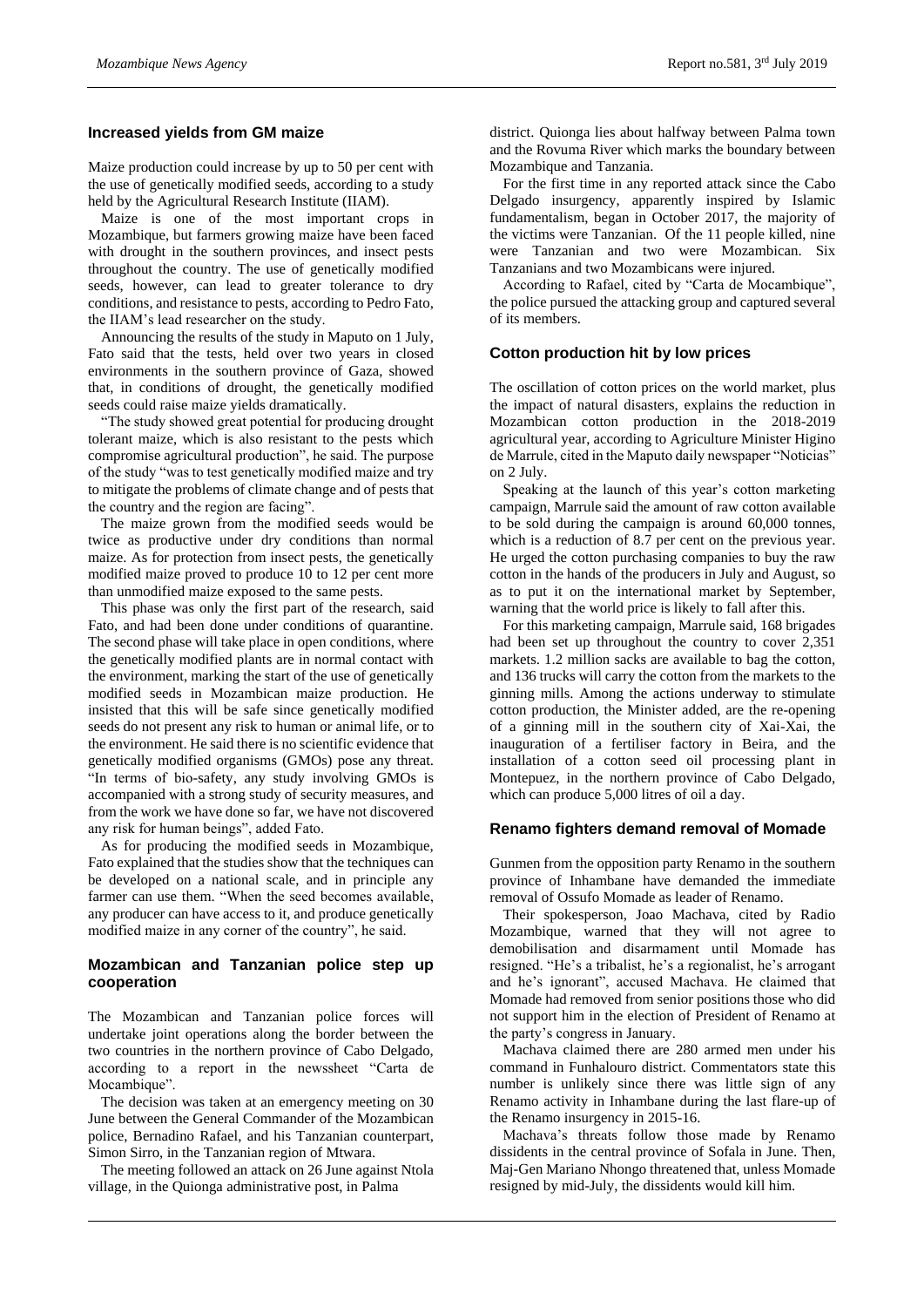### **Grindrod investments reach US\$100 million**

The South African logistics company Grindrod says it has invested US\$100 million in Mozambique since the start of its activities in the country almost two decades ago. Company representative Walter Grindrod, speaking during the inauguration of the graphite logistics complex in the northern port of Nacala on 28 June said this investment was made in installations, services and human resources. Grindrod owns the logistics complex which will transport graphite mined in Balama to Nacala for export.

Twigg Exploration and Mining Ltd (TEML), a wholly owned subsidiary of the Australian company Syrah Resources is operating the Balama mine and awarded the logistics and distribution services to Grindrod. The Grindrod operation involves the transport of graphite to Nacala over a distance of 495 kilometres.

Walter Grindrod said that in Mozambique his company has provided jobs for 750 people and intends to continue working to create other opportunities to connect the country to the rest of the world.

He said the company had invested about US\$24 million in the Nacala graphite logistics complex, which has created 350 jobs. He explained that to transport the graphite from the mine to the port, Grindrod invested in a fleet of 50 trucks, and set up a packaging area of 10,000 square metres and a storage zone in the port.

During implantation of the complex, Grindrod enjoyed "excellent cooperation" with the Mozambican authorities, Walter Grindrod said, which "inspires the confidence necessary to invest in these projects".

#### **Moma to Nampula road to be fully paved**

President Filipe Nyusi on 27 June announced that the paving of the road between the towns of Nametil and Moma, in the northern province of Nampula, will begin shortly.

Speaking at a rally in Moma, he said that cooperation partners have promised to disburse the funds required to pave the 130-kilometre stretch. The paved road south from Nampula city could not stop at Nametil, in Mogovolas district. "The road must go to the end, and the end is where it meets the sea (in Moma)", declared President Nyusi.

Currently, work is underway to pave the 72 kilometres from Nampula city to Nametil, at a cost of US\$41 million and this should be completed in the first half of 2020.

As for the onward link from Moma, to a second coastal district, Angoche, the President said the government is currently mobilising financial resources.

On the first day of his working visit to the province, President Nyusi also inaugurated a branch of the country's largest commercial bank, the Millennium-BIM, in the district of Lalaua, as part of the government's drive to ensure that every district in the country has at least one bank branch.

The chairperson of the Millennium-BIM Executive Commission, Joao da Costa, said the opening of the Lalaua branch strengthens the presence of the bank in Nampula, as part of its strategy for "the financial inclusion of all Mozambican citizens".

 $\mathcal{L}_\text{max} = \mathcal{L}_\text{max} = \mathcal{L}_\text{max} = \mathcal{L}_\text{max} = \mathcal{L}_\text{max} = \mathcal{L}_\text{max} = \mathcal{L}_\text{max} = \mathcal{L}_\text{max} = \mathcal{L}_\text{max} = \mathcal{L}_\text{max} = \mathcal{L}_\text{max} = \mathcal{L}_\text{max} = \mathcal{L}_\text{max} = \mathcal{L}_\text{max} = \mathcal{L}_\text{max} = \mathcal{L}_\text{max} = \mathcal{L}_\text{max} = \mathcal{L}_\text{max} = \mathcal{$ This is a condensed version of the AIM daily news service - for details contact pfauvet@live.com

#### **South Korea to finance Gaza water systems**

South Korea has agreed to provide US\$3 million to finance water supply systems in the southern Mozambican province of Gaza, under an agreement signed on 27 June between the National Water Supply Directorate and the Korean International Cooperation Agency (KOICA).

The project, which will take 30 months to build, is intended to supply clean water to about 40,000 people in Mapai and Chicualacuala districts in the arid Gaza interior.

According to the Deputy Minister of Public Works, Victor Tuacale, the money will be spent on building eight new small scale water supply systems and drilling 32 boreholes from which the water will be pumped.

Currently, less than 40 per cent of the population of Chicualacuala and Mapai have access to a reliable source of water, and in parts of these districts water is distributed in tanker trucks.

The cooperation between Mozambique and South Korea particularly covers the areas of energy, information technologies, and infrastructure, notably the building of bridges, roads, schools and hospitals. Mozambique is one of the priority countries supported by the Korean Cooperation Fund for Economic Development in Africa.

## **Mozambique and South Africa to discuss border deaths**

The South African authorities have formally apologised for the incident that occurred on 16 June, near the Ponta de Ouro resort, in the southernmost Mozambican district of Matutuine, when South African soldiers shot dead two members of the Mozambican Frontier Guards.

According to a report in the Maputo daily newspaper "Noticias", the General commander of the Mozambican police, Bernadino Rafael, on 26 June granted an audience to the commander of operations of the South African Armed Forces, Lt-Gen Barney Muntu, who came to Mozambique, representing the South African chief of staff, to deal specifically with the 16 June shooting.

Muntu promised to share with his counterparts the final results of the investigations the South African military have launched. The investigations, he said, will lead to disciplinary or judicial proceedings, depending on the level of guilt of those involved. "We came to offer our condolences for the deaths of the two Mozambican police officers", Muntu said. "We are also guaranteeing that our relations remain good and solid. The incident embarrassed us. We recognise the error and we shall work together to ensure that similar situations do not happen again".

Rafael, however, was unhappy that ten days after the shooting, the South Africans have still not given any preliminary information that might explain the shooting. They have not even explained what South African soldiers were doing on the Mozambican side of the border.

"We received messages of condolences, but that's not enough to explain the cause of the incident", added Rafael. "We are very concerned, particularly because this incident involved deaths. We continue to await the outcome of the investigations underway". To speed up the investigations, Rafael suggested that Mozambican experts should be included in the commission of inquiry set up by the South African armed forces, while South African agents could join the Mozambican commission.